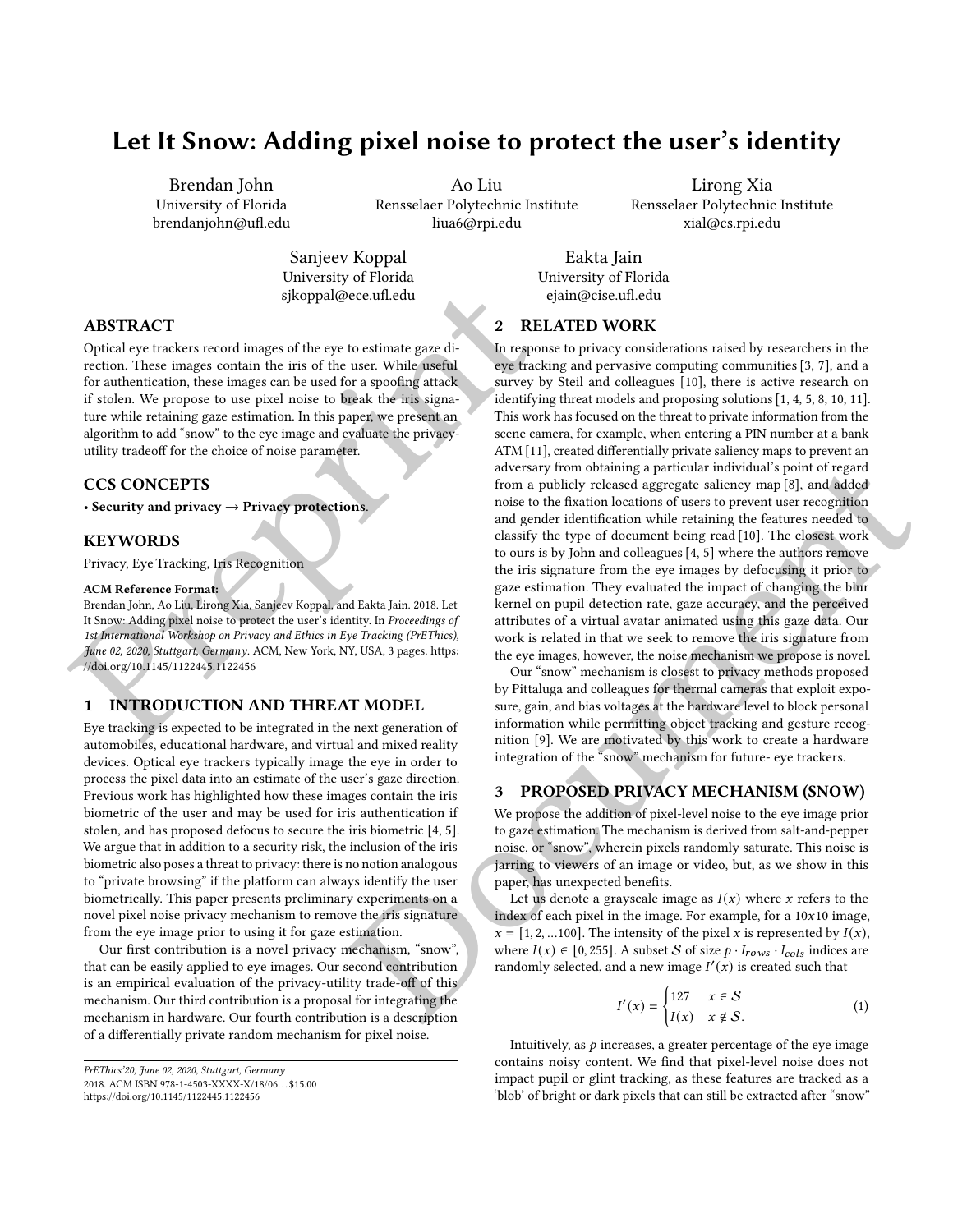<span id="page-1-2"></span>

Figure 1: Modified circuit diagram for "snow".

is applied. This is an advantage over blur-based mechanisms [ 4 , 5], as creating blur reduces pupil detection rate.

#### 4 EMPIRICAL RESULTS

**Figu[r](#page-2-10)e 1: Modified elec[t](#page-1-3)ric agents** (a)  $\frac{33}{24}$  (a)  $\frac{34}{24}$  (a)  $\frac{35}{24}$  (a)  $\frac{35}{24}$  (a)  $\frac{35}{24}$  (a)  $\frac{35}{24}$  (a)  $\frac{35}{24}$  (a)  $\frac{35}{24}$  (a)  $\frac{35}{24}$  (a)  $\frac{35}{24}$  (a)  $\frac{35}{24}$  (a)  $\frac{$ We use a dataset of eve images collected by John et al. [4]. This dataset contains 15 individuals who were eye tracked while viewing a sequence of five fixation targets presented on a computer monitor for four seconds each. Eye images were recorded using Pupil Labs software and the Pupil Pro eye tracker [6]. Before and after target viewing, eye images were also recorded for each individual for the purpose of serving as a reference set for iris based authentication. Iris authentication was performed using IrisSeg [ 2] and an open source implementation of iris codes<sup>1</sup>. The eve images were input to our noise mechanism, which created private eye images based on the "snow" mechanism and the parameter  $p$ . The private eve images were input to Pupil Labs software for pupil detection and gaze estimation.

Table 1 presents the Correct Recognition Rate (CRR) which is the percentage of private eye images that matched the reference for the individual. The gaze error is the average distance in degrees of visual angle between estimated points of regard and the associated fixation target locations. The third column presents the pupil detection rate, which is computed as the percentage of private eye images during target viewing where the pupil confidence score reported by the software was greater than 80%. Our evaluation indicates that setting 10% of the pixels to "snow" reduces the correct recognition rate to less than 20% with a negligible change in gaze estimation accuracy.

#### 5 PROPOSED HARDWARE INTEGRATION

The "snow" mechanism can be integrated into the imaging system of a commodity eye tracker. We present a prototype block diagram where the modulation of a subset of pixels for each captured image is accomplished in hardware by using a Loaded Coin-flip to determine which pixels will be "snow". This mechanism is illustrated as a flow diagram in Figure [1.](#page-1-2) A random probability based on  $p$  is used to determine if the pixel value should be output, or a value of 127.

# 6 DIFFERENTIAL PRIVACY TO BENCHMARK PRIVACY

Differential privacy (DP) is a widely accepted notion of privacy. If a user uploads her data to an eye-tracking data bank in a differentially private manner, the adversary will not be able to recover personal

<span id="page-1-1"></span>

| p    | $CRR(\%)$ |      | Gaze Error $(^\circ)$ |      | Samples $> 0.8(\%)$ |    |
|------|-----------|------|-----------------------|------|---------------------|----|
|      | $\mu$     | σ    | μ                     | σ    | $\mu$               | σ  |
| 0.00 | 78.6      | 14.9 | 1.40                  | 0.40 | 76                  | 14 |
| 0.01 | 41.7      | 24.7 | 1.40                  | 0.40 | 71                  | 18 |
| 0.05 | 29.4      | 17.6 | 1.54                  | 0.44 | 71                  | 17 |
| 0.10 | 17.8      | 14.3 | 1.51                  | 0.46 | 71                  | 18 |
| 0.15 | 12.6      | 13.6 | 2.10                  | 0.81 | 70                  | 19 |
| 0.20 | 9.8       | 12.6 | 2.10                  | 1.01 | 69                  | 17 |
| 0.25 | 7.9       | 11.4 | 2.43                  | 0.96 | 69                  | 14 |
| 0.30 | 6.4       | 11.2 | 2.45                  | 1.06 | 69                  | 13 |
| 0.35 | 5.1       | 9.8  | 2.39                  | 0.90 | 68                  | 14 |
| 0.40 | 4.3       | 9.1  | 2.27                  | 0.93 | 64                  | 19 |
| 0.45 | 3.8       | 8.5  | 2.30                  | 0.77 | 63                  | 17 |
| 0.50 | 3.1       | 7.4  | 2.36                  | 0.69 | 63                  | 17 |

Table 1: Privacy-utility trade-off for different values of  $\rho$ . Privacy is defined as a reduction in correct recognition rate. Utility is defined as accuracy of gaze estimation.

information by comparing with other information from the user<sup>2</sup>. Next, we formally define DP, which can be used to benchmark the privacy of different eye-tracking algorithms.

Definition 6.1 (DP). Let s denote a randomized algorithm and S be any subset of the image space of s. Then, we say s is  $(\epsilon, \delta)$  – differentially private if for any  $\overline{S}$  and any pair of neighboring inputs  $x$  and  $x'$  $\bigg\{ Pr \big[ s(x) \in S \big] \leq e^{\epsilon} Pr \big[ s(x') \in S \big] + \delta$  $(2)$ 

In (2), the probability comes from the randomness in s. Smaller  $\epsilon$ and  $\delta$  corresponds to stronger privacy guarantee. For the problem studied in this paper, algorithm s take images as inputs and output gaze directions. The randomized saturation process of "snow", defined in Section 3, provides randomness to . In the following theorem, we show the DP property of the "snow" mechanism. We also note that any algorithms using "snow" as a first step will have no worse privacy than "snow" according to the post-processing property of DP.

<span id="page-1-5"></span>THEOREM 6.2. "snow" with  $p = 1 - \delta$  is  $(0, \delta)$ -differentially private.

Proof. We first take out one pixel x from the image  $x$ . By the definition of snow, for any  $x \ne 127$ ,

$$
Pr[snow(x) = x] = 1 - p \text{ and } Pr[snow(x) = 127] = p.
$$

Then we study the difference of probability of different outputs. For any  $x' \neq x$ :  $Pr[snow(x) = x] - Pr[snow(x') = x] = 1 - p^{3}$ Similarly,  $Pr[snow(x') = x'] - Pr[snow(x) = x'] = 1 - p$ . For any output x'' such that  $x'' \neq x$  and  $x'' \neq x'$ , we have,  $Pr[snow(x)] = x''] - Pr[snow(x') = x''] = 0$ 

Because the noise of other pixels are independent from the selected one. Theorem 6.2 follows by the definition of DP.  $\Box$ 

#### 7 CONCLUSION AND FUTURE WORK

In this work, we presented and evaluated an additive noise privacy mechanism which we call "snow" as it creates the same type of pixel noise that was found in old televisions. We also discuss

<span id="page-1-0"></span><sup>1</sup><https://www.peterkovesi.com/studentprojects/libor/>

<span id="page-1-4"></span><span id="page-1-3"></span> $^2\!$  We assume the user also uploads other information in a differentially private manner.  $3$ Here, x and x' corresponds to the pixel input and output from the data bank respectively. We let x, x' and x'' also denote the value of pixel.